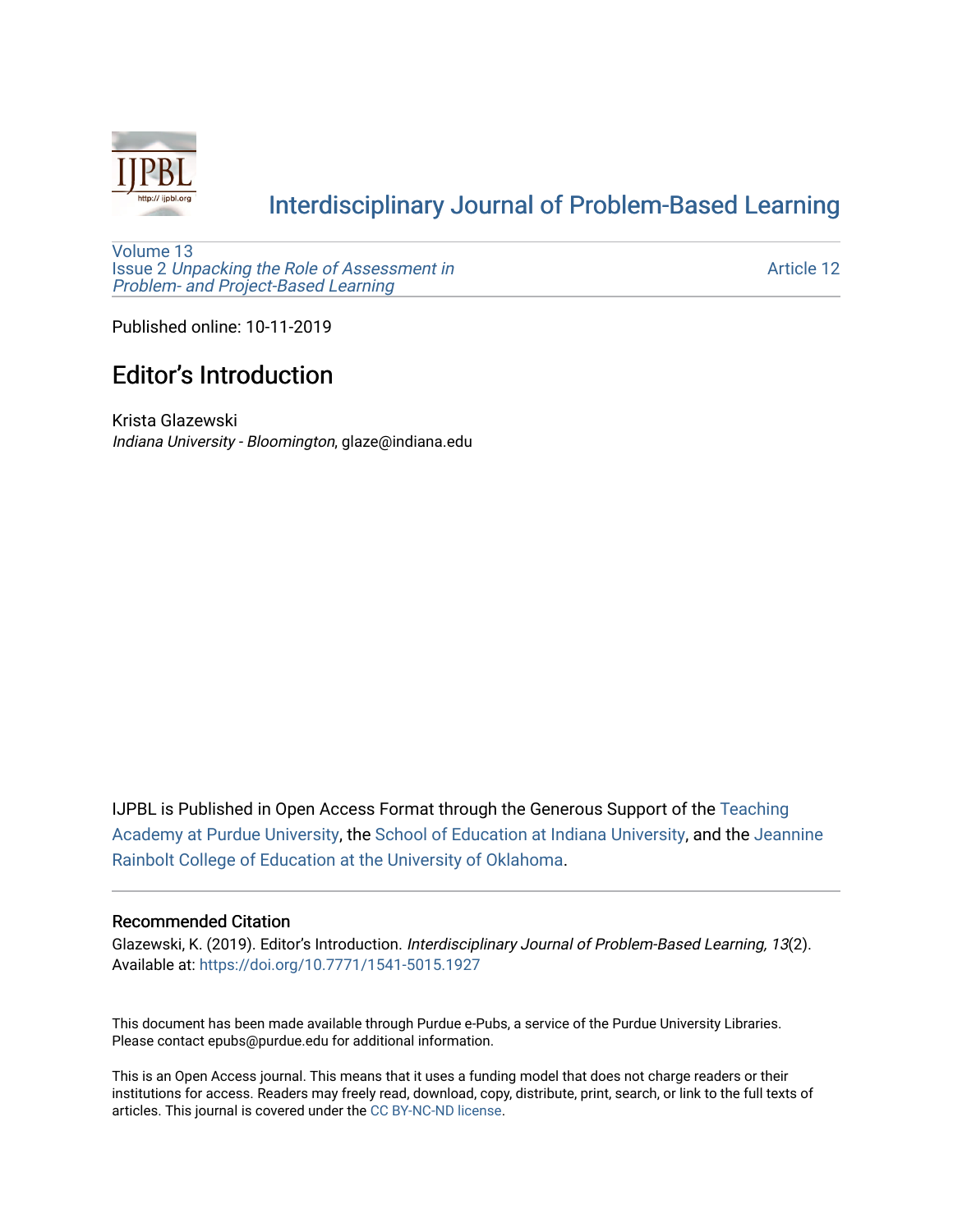# The Interdisciplinary Journal of PROBLEM-BASED LEARNING

# EDITOR'S INTRODUCTION

# Editor's Introduction

#### Krista Glazewski

*Keywords:* IJPBL, *Interdisciplinary Journal of Problem-Based Learning*, PBL, problem-based learning

In this issue, we feature a special guest-edited edition by Liz Bergeron, Drew Schrader, and Kris Williams that looks closely at the role of assessment in problem- and projectbased learning (PBL and PjBL, respectively). This special issue originated because of the editors' work within the New Tech Network (NTN), and they considered the persistent questions of assessment in the context of PjBL. The papers foreground many of the intricate and complex considerations that occur when trying to engage ambitious classroom pedagogies that do not always fit neatly into expectations fueled by standardized testing and political accountability efforts. "Can we do this?" is a relevant question PBL and PjBL, and the answer hinges, at least in part, on meeting assessment expectations. The research papers assembled here not only surface some insight into this question, but provide rich examples of how it can be done.

## Some Changes at IJPBL

In the spring of 2019, we said good-bye to two of our board members, Lisette Wijnia and Bee Leng Chua, who completed their three-year tenure on the board. We owe them many thanks for their service to IJPBL. We also welcomed two new members, Nada Dabbagh and Stefanie Y. L. Chye. Both have embraced their terms and the accompanying work with enthusiasm, and we are lucky to have them on board.

# And Another Big Change: IJPBL is Moving

Another big change is on the horizon for IJPBL: we are moving publishers from Purdue University Press to IU Scholarworks under the administration of Indiana University Press. This reflects a change that we ultimately think will be very good for the journal as we seek to continue to support our open access model of providing one of the main international outlets for problem-, inquiry-, project-, and case-based

learning. We hope that authors and readers will not experience too much difficulty during our transition. Our response times during review and decision may be slower, which some of you have already experienced, but our commitment to this work and community remains as strong as ever! Once the transition is finalized by the end of 2019, you will find our URL (http://ijpbl.org) will point you directly to the new site. In the meantime, you can find us at the new page through this direct link: https://scholarworks.iu.edu/journals/index.php/ijpbl. If your paper is currently under review or in process, that will not change, and we will handle the transition from our end. If you would like to make a new submission, please do so via the new link at IU Scholarworks.

## Our Gratitude to Purdue University Press

It is difficult to quantify the amount of support and sponsorship we have received from Purdue University Press over the past 13 years of publication with them. They have been a champion of open access generally and IJPBL specifically from the start, for which we have benefited tremendously. People often ask me, often skeptically, what the costs are of producing a journal if all of the labor such as authoring and reviewing is essentially donated. And in fact, it is difficult to imagine if we are not working in publishing what those costs may be. I do not know myself, but what I do know is that publication of a high-quality journal does not come for free. It involves subscription fees, copy editing, production work, project management, workflow support, and a number of other production costs that are not visible to authors, reviewers, and readers. It is probably a lot like many things in life: it is an easy thing to do badly but anything done well is costly. In our case, the costs of IJPBL has been underwritten by Purdue Press for over a decade, and while we do not see all of the costs, we do reap a number of benefits from their support, such as widespread reach, international readership,